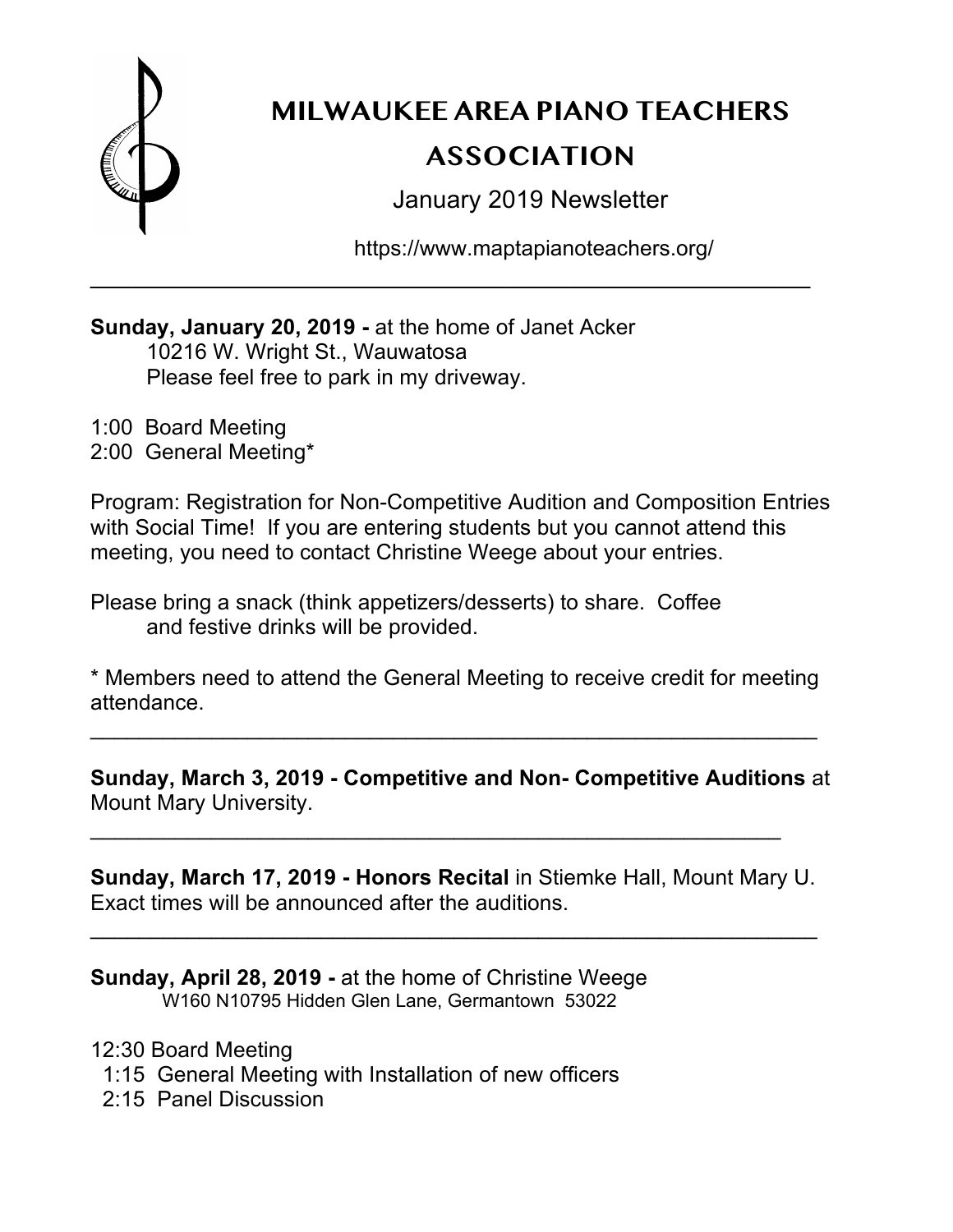MAPTA welcomes a new member! Please add her to your directory:

Dana McCormick 1734 N. 69 St., Wauwatosa 53213 phone 414-708-8611 dsmccorm@hotmail.com

All the Audition forms can be found on our website.

Christine Weege emailed you on October 11th with details about the Auditions. I am repeating part of her email in this newsletter and I am attaching the information sheet that she attached to that email.

 $\mathcal{L}_\text{max}$  , and the contract of the contract of the contract of the contract of the contract of the contract of the contract of the contract of the contract of the contract of the contract of the contract of the contr

#### *Please use only the forms that are on the MAPTA website:*

**Registration and Student Time Sheet:** https://docs.wixstatic.com/ugd/989baf\_3b996792cce042b394acf7b22f7694c2.pdf

**Non-Competitive Rating Sheet for Solo Event:** https://docs.wixstatic.com/ugd/989baf\_3d8e76cc77a640f9a2cc1916b05079c4.pdf

#### **Rating Sheet for Duet Event:**

https://docs.wixstatic.com/ugd/989baf\_0a9b4ded098142f388845ca0a9316a8c.pdf

If you have any questions regarding the non-competitive auditions, please feel free to contact me at any time.

I hope you all encourage your students to participate in this event. It is a wonderful experience.

Thank you, Christine Weege MAPTA Non-Competitive Auditions Director cmweege@gmail.com

#### *REMINDERS:*

- Teachers must meet the one minimum general meeting attendance requirement of the Fall 2018 or Winter 2019 meetings.

- Please come to registration with all necessary forms completed. Students' names should be listed in alphabetical order. Please note on student time sheet if you have any students carpooling or sharing music. Write your teacher code number on the bottom left corner on the back of the student rating sheets.

**Registration fees should be in an envelope marked with teacher's name, number of students, and total amount enclosed.**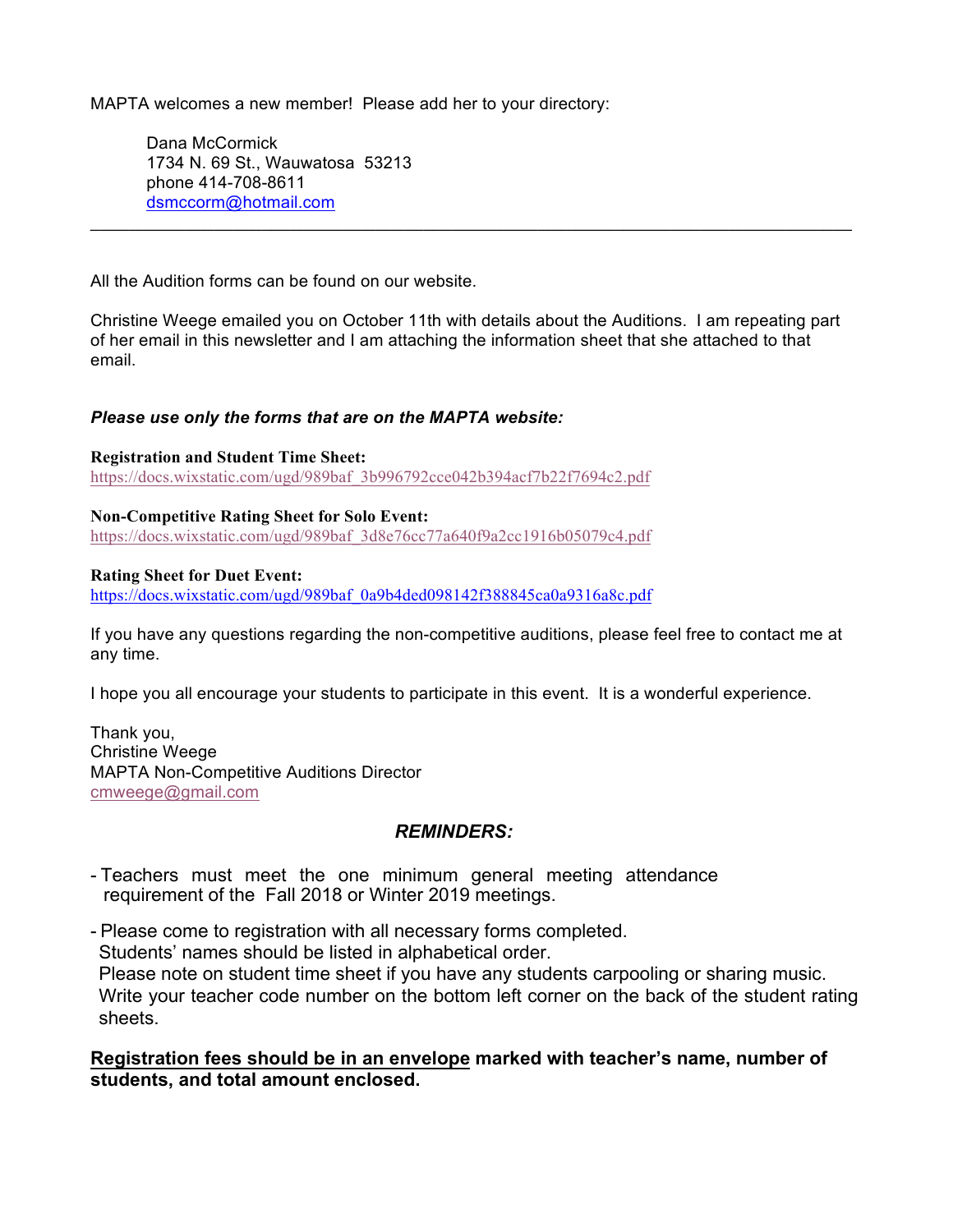- Teachers will receive their students' audition schedules by February 15, 2019. Teachers are not allowed to make any changes without receiving the approval of the Audition Director. Any changes after February 15 will be subjected to an additional \$2.00 fee for each change made.
- Students who "show up" on Audition day at a time other than their assigned time will only be rescheduled if there is an opening. **They will also be subject to an additional \$10.00 fee due at that time.**
- It is highly recommended that students entering the auditions for the first time be entered at a lower level than they are currently at. This leaves room for them to progress, since students can remain at one level for two consecutive years at the teacher's discretion. *PLEASE NOTE:* Students entered at a particular level may not move to a lower level the following year.
- All teachers are expected to work either a morning or afternoon shift as well as contribute to the Auditions' luncheon.
- Please make necessary arrangements to pick up your Rating Sheets on Auditions day, March 3, 2019.

## *NON-COMPETITIVE SOLO REQUIREMENTS:*

- **Levels 1-2\*:** Each piece must be contrasting in style and mood. One piece must be a slow, melodic piece. Each piece must consist of 16 measures. (Excluding repeats)
- **Levels 3-4\*:** Each piece must be by **3 different** composers. Each piece must be contrasting in style and mood. One piece must be a slow, melodic piece. Each piece must consist of 16 measures. (Excluding repeats)
	- *\*Levels 1-4 can play arrangements from the Method Lesson/Solo/Recital/Performance Books ONLY. Please indicate arranger on rating sheet.*
- **Levels 5-6:** 3 of the 5 musical periods must be represented including one BAROQUE or CLASSICAL piece: BAROQUE, CLASSICAL, ROMANTIC, IMPRESSIONISTIC, or CONTEMPORARY.

Each piece must be contrasting in style and mood. One piece must be a slow, melodic piece. Each piece must consist of 16 measures. (Excluding repeats)

**Levels 7 - 14:** 3 of the 5 musical periods must be represented including one BAROQUE or CLASSICAL piece: BAROQUE, CLASSICAL, ROMANTIC, IMPRESSIONISTIC, or CONTEMPORARY. Each piece must be contrasting in style and mood. Each piece must consist of 16 measures. (Excluding repeats)

*Levels 1-6 must include one piece in slow, melodic style*. *Levels 7-14 are exempt.*